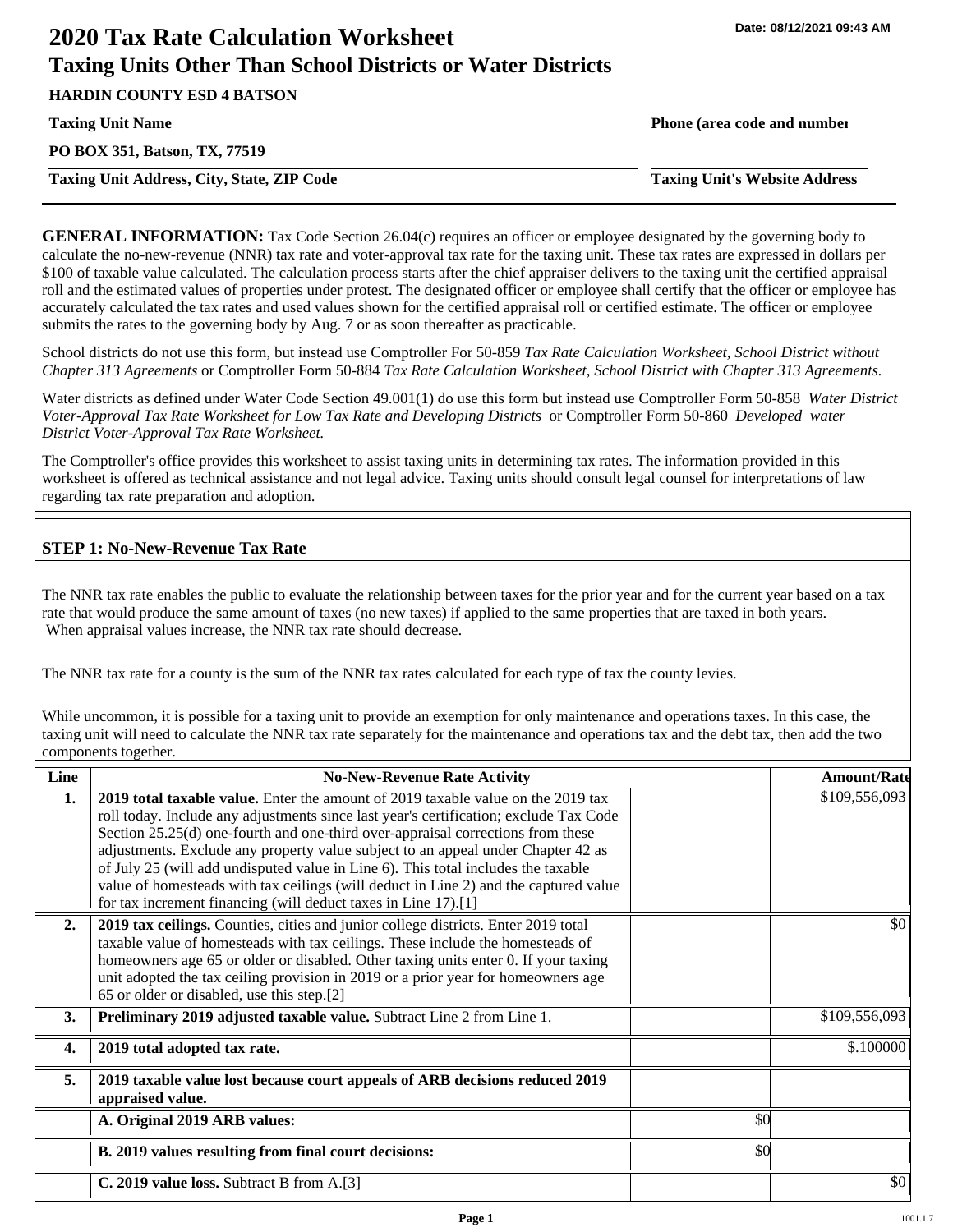| Line | <b>No-New-Revenue Rate Activity</b>                                                                                                                                                                                                                                                                                                                                                                                                                                                |               | <b>Amount/Rate</b> |
|------|------------------------------------------------------------------------------------------------------------------------------------------------------------------------------------------------------------------------------------------------------------------------------------------------------------------------------------------------------------------------------------------------------------------------------------------------------------------------------------|---------------|--------------------|
| 6.   | 2019 taxable value subject to an appeal under Chapter 42, as of July 25.                                                                                                                                                                                                                                                                                                                                                                                                           |               |                    |
|      | A. 2019 ARB certified value:                                                                                                                                                                                                                                                                                                                                                                                                                                                       | $\theta$      |                    |
|      | B. 2019 disputed value:                                                                                                                                                                                                                                                                                                                                                                                                                                                            | $\Omega$      |                    |
|      | C. 2019 undisputed value Subtract B from A.[4]                                                                                                                                                                                                                                                                                                                                                                                                                                     |               | $\theta$           |
| 7.   | 2019 Chapter 42-related adjusted values. Add Line 5 and 6                                                                                                                                                                                                                                                                                                                                                                                                                          |               | $\overline{0}$     |
| 8.   | 2019 taxable value, adjusted for court-ordered reductions. Add Lines 3 and 7                                                                                                                                                                                                                                                                                                                                                                                                       |               | \$109,556,093      |
| 9.   | 2019 taxable value of property in territory the taxing unit deannexed after Jan.<br>1, 2019. Enter the 2019 value of property in deannexed territory.[5]                                                                                                                                                                                                                                                                                                                           |               | \$0                |
| 10.  | 2019 taxable value lost because property first qualified for an exemption in<br>2020. If the taxing unit increased an original exemption, use the difference between<br>the original exempted amount and the increased exempted amount. Do not include<br>value lost due to freeport, goods-in-transit, temporary disaster exemptions. Note<br>that lowering the amount or percentage of an existing exemption in 2020 does not<br>create a new exemption or reduce taxable value. |               |                    |
|      | A. Absolute exemptions. Use 2019 market value:                                                                                                                                                                                                                                                                                                                                                                                                                                     | \$9,410       |                    |
|      | B. Partial exemptions. 2020 exemption amount or 2020 percentage exemption<br>times 2019 value:                                                                                                                                                                                                                                                                                                                                                                                     | \$52,700      |                    |
|      | C. Value loss. Add A and B.[6]                                                                                                                                                                                                                                                                                                                                                                                                                                                     |               | $\sqrt{$62,110}$   |
| 11.  | 2019 taxable value lost because property first qualified for agricultural<br>appraisal (1-d or 1-d-1), timber appraisal, recreational/scenic appraisal or<br>public access airport special appraisal in 2020. Use only properties that qualified<br>in 2020 for the first time; do not use properties that qualified in 2019.                                                                                                                                                      |               |                    |
|      | A. 2019 market value:                                                                                                                                                                                                                                                                                                                                                                                                                                                              | \$0           |                    |
|      | B. 2020 productivity or special appraised value:                                                                                                                                                                                                                                                                                                                                                                                                                                   | \$0           |                    |
|      | C. Value loss. Subtract B from A.[7]                                                                                                                                                                                                                                                                                                                                                                                                                                               |               | $\overline{50}$    |
| 12.  | Total adjustments for lost value. Add Lines 9, 10C and 11C.                                                                                                                                                                                                                                                                                                                                                                                                                        |               | \$62,110           |
| 13.  | Adjusted 2019 taxable value. Subtract Line 12 from Line 8                                                                                                                                                                                                                                                                                                                                                                                                                          |               | \$109,493,983      |
| 14.  | Adjusted 2019 total levy. Multiply Line 4 by Line 13 and divide by \$100                                                                                                                                                                                                                                                                                                                                                                                                           |               | \$109,493          |
| 15.  | Taxes refunded for years preceding tax year 2019. Enter the amount of taxes<br>refunded by the district for tax years preceding tax year 2019. Types of refunds<br>include court decisions, Tax Code Section 25.25(b) and (c) corrections and Tax<br>Code Section 31.11 payment errors. Do not include refunds for tax year 2019. This<br>line applies only to tax years preceding tax year 2019.[8]                                                                               |               | \$31               |
| 16.  | Taxes in tax increment financing (TIF) for tax year 2019 Enter the amount of<br>taxes paid into the tax increment fund for a reinvestment zone as agreed by the<br>taxing unit. If the taxing unit has no 2020 captured appraised value in Line 18D,<br>enter $0.9$ ]                                                                                                                                                                                                              |               | \$0                |
| 17.  | Adjusted 2019 levy with refunds and TIF adjustment. Add Lines 14, and 15,<br>subtract Line 16.[10]                                                                                                                                                                                                                                                                                                                                                                                 |               | \$109,524          |
| 18.  | Total 2020 taxable value on the 2020 certified appraisal roll today. This value<br>includes only certified values or certified estimate of values and includes the total<br>taxable value of homesteads with tax ceilings (will deduct in Line 20). These<br>homesteads include homeowners age 65 or older or disabled.[11]                                                                                                                                                        |               |                    |
|      | A. Certified values:                                                                                                                                                                                                                                                                                                                                                                                                                                                               | \$105,147,331 |                    |
|      | B. Counties: Include railroad rolling stock values certified by the Comptroller's<br>office.                                                                                                                                                                                                                                                                                                                                                                                       | \$0           |                    |
|      | C. Pollution control and energy storage system exemption: Deduct the value of<br>property exempted for the current tax year for the first time as pollution control or<br>energy storage system property                                                                                                                                                                                                                                                                           | \$0           |                    |
|      | D. Tax increment financing: Deduct the 2020 captured appraised value of<br>property taxable by a taxing unit in a tax increment financing zone for which the<br>2020 taxes will be deposited into the tax increment fund. Do not include any new                                                                                                                                                                                                                                   | \$0           |                    |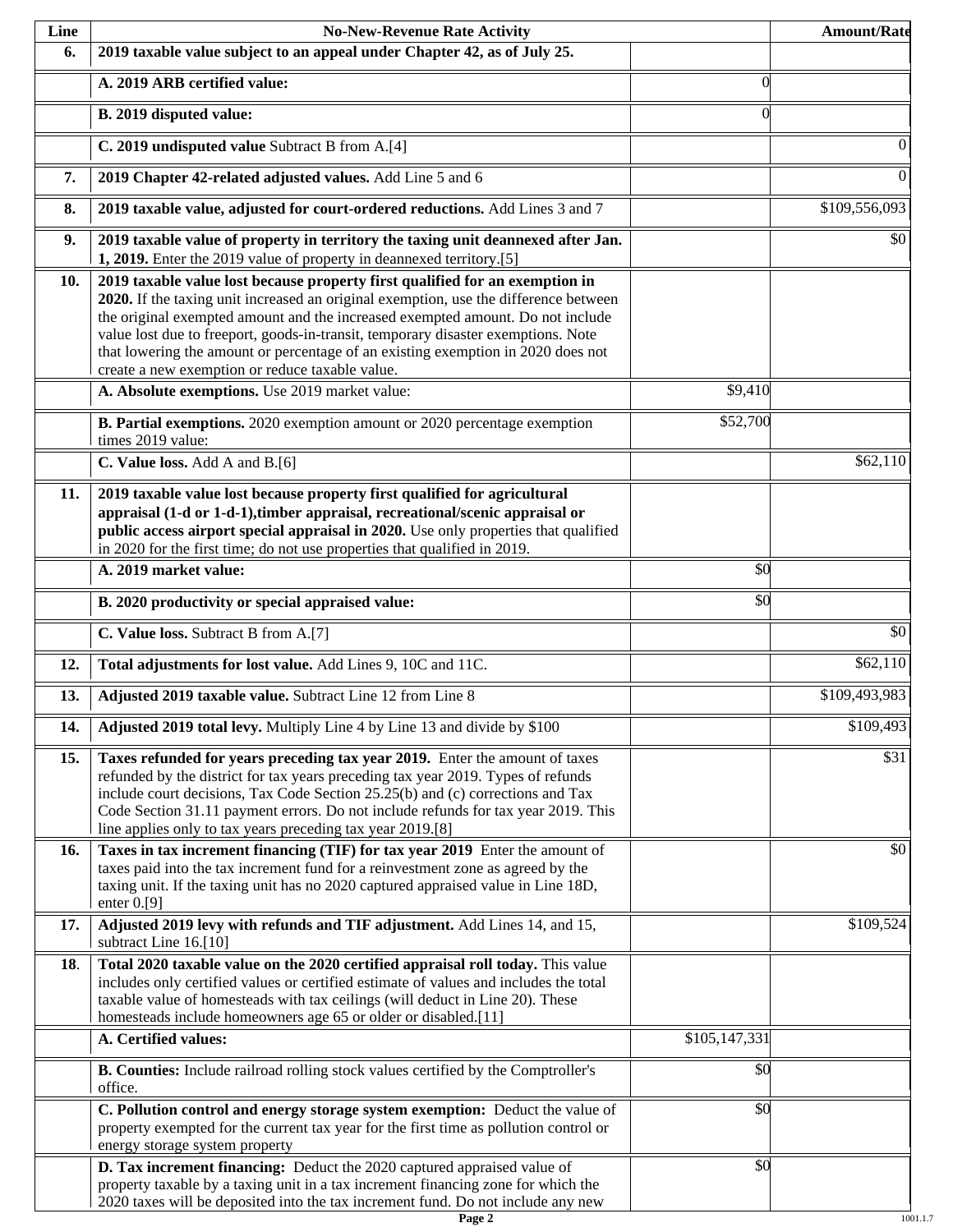| Line |                                                                                                                                                                                                                                                                                                                                                                                                                                                                                                                                                                                                                                                                                                                                                                                                                       | <b>No-New-Revenue Rate Activity</b> |          | <b>Amount/Rate</b>        |
|------|-----------------------------------------------------------------------------------------------------------------------------------------------------------------------------------------------------------------------------------------------------------------------------------------------------------------------------------------------------------------------------------------------------------------------------------------------------------------------------------------------------------------------------------------------------------------------------------------------------------------------------------------------------------------------------------------------------------------------------------------------------------------------------------------------------------------------|-------------------------------------|----------|---------------------------|
|      | property value that will be included in Line 23 below.[12]                                                                                                                                                                                                                                                                                                                                                                                                                                                                                                                                                                                                                                                                                                                                                            |                                     |          |                           |
|      | E. Total 2020 value Add A and B, then subtract C and D                                                                                                                                                                                                                                                                                                                                                                                                                                                                                                                                                                                                                                                                                                                                                                |                                     |          | \$105,147,331             |
| 19.  | Total value of properties under protest or not included on certified appraisal<br>roll.[13]                                                                                                                                                                                                                                                                                                                                                                                                                                                                                                                                                                                                                                                                                                                           |                                     |          |                           |
|      | A. 2020 taxable value of properties under protest The chief appraiser certifies a<br>list of properties still under ARB protest. The list shows the appraisal district's<br>value and the taxpayer's claimed value, if any, or an estimate of the value if the<br>taxpayer wins. For each of the properties under protest, use the lowest of these<br>values. Enter the total value under protest.[14]                                                                                                                                                                                                                                                                                                                                                                                                                |                                     | \$19,790 |                           |
|      | B. 2020 value of properties not under protest or included on certified appraisal<br>roll. The chief appraiser gives taxing units a list of those taxable properties that the<br>chief appraiser knows about but are not included in the appraisal roll certification.<br>These properties also are not on the list of properties that are still under protest. On<br>this list of properties, the chief appraiser includes the market value, appraised value<br>and exemptions for the preceding year and a reasonable estimate of the market<br>value, appraised value and exemptions for the current year. Use the lower market,<br>appraised or taxable value (as appropriate). Enter the total value of property not on<br>the certified roll.[15]<br>C. Total value under protest or not certified. Add A and B. |                                     | \$0      | \$19,790                  |
|      |                                                                                                                                                                                                                                                                                                                                                                                                                                                                                                                                                                                                                                                                                                                                                                                                                       |                                     |          |                           |
| 20.  | 2020 tax ceilings. Counties, cities and junior colleges enter 2020 total taxable value<br>of homesteads with tax ceilings. These include the homesteads of homeowners age<br>65 or older or disabled. Other taxing units enter 0. If your taxing unit adopted the<br>tax ceiling provision in 2019 or a prior year for homeowners age 65 or older or<br>disabled, use this step.[16]                                                                                                                                                                                                                                                                                                                                                                                                                                  |                                     |          | \$0                       |
| 21.  | 2020 total taxable value. Add Lines 18E and 19C. Subtract Line 20C.[17]                                                                                                                                                                                                                                                                                                                                                                                                                                                                                                                                                                                                                                                                                                                                               |                                     |          | $\overline{$105,167,121}$ |
| 22.  | Total 2020 taxable value of properties in territory annexed after Jan. 1, 2019.<br>Include both real and personal property. Enter the 2020 value of property in<br>territory annexed.[18]                                                                                                                                                                                                                                                                                                                                                                                                                                                                                                                                                                                                                             |                                     |          | \$0                       |
| 23.  | Total 2020 taxable value of new improvements and new personal property<br>located in new improvements. New means the item was not on the appraisal roll in<br>2019. An improvement is a building, structure, fixture or fence erected on or affixed<br>to land. New additions to existing improvements may be included if the appraised<br>value can be determined. New personal property in a new improvement must have<br>been brought into the taxing unit after Jan. 1, 2019 and be located in a new<br>improvement. New improvements <b>do</b> include property on which a tax abatement<br>agreement has expired for 2020.[19]                                                                                                                                                                                  |                                     |          | \$1,160,950               |
| 24.  | Total adjustments to the 2020 taxable value. Add Lines 22 and 23.                                                                                                                                                                                                                                                                                                                                                                                                                                                                                                                                                                                                                                                                                                                                                     |                                     |          | \$1,160,950               |
| 25.  | Adjusted 2020 taxable value. Subtract Line 24 from Line 21.                                                                                                                                                                                                                                                                                                                                                                                                                                                                                                                                                                                                                                                                                                                                                           |                                     |          | \$104,006,171             |
| 26.  | 2020 NNR tax rate. Divide Line 17 by Line 25 and multiply by \$100.[20]                                                                                                                                                                                                                                                                                                                                                                                                                                                                                                                                                                                                                                                                                                                                               |                                     |          | \$.105305 / \$100         |
|      |                                                                                                                                                                                                                                                                                                                                                                                                                                                                                                                                                                                                                                                                                                                                                                                                                       |                                     |          |                           |
| 27.  | <b>COUNTIES ONLY.</b> Add together the NNR tax rates for each type of tax the<br>county levies. The total is the 2020 county NNR tax rate.[21]                                                                                                                                                                                                                                                                                                                                                                                                                                                                                                                                                                                                                                                                        |                                     |          |                           |
|      | [1]Tex. Tax Code Section                                                                                                                                                                                                                                                                                                                                                                                                                                                                                                                                                                                                                                                                                                                                                                                              | [2]Tex. Tax Code Section            |          |                           |
|      | [3]Tex. Tax Code Section                                                                                                                                                                                                                                                                                                                                                                                                                                                                                                                                                                                                                                                                                                                                                                                              | [4] Tex. Tax Code Section           |          |                           |
|      | [5]Tex. Tax Code Section                                                                                                                                                                                                                                                                                                                                                                                                                                                                                                                                                                                                                                                                                                                                                                                              | [6] Tex. Tax Code Section           |          |                           |
|      | [7] Tex. Tax Code Section                                                                                                                                                                                                                                                                                                                                                                                                                                                                                                                                                                                                                                                                                                                                                                                             | [8] Tex. Tax Code Section           |          |                           |
|      | [9]Tex. Tax Code Section                                                                                                                                                                                                                                                                                                                                                                                                                                                                                                                                                                                                                                                                                                                                                                                              | [10]Tex. Tax Code Section           |          |                           |
|      | [11] Tex. Tax Code Section                                                                                                                                                                                                                                                                                                                                                                                                                                                                                                                                                                                                                                                                                                                                                                                            | [12] Tex. Tax Code Section          |          |                           |
|      | [13] Tex. Tax Code Section                                                                                                                                                                                                                                                                                                                                                                                                                                                                                                                                                                                                                                                                                                                                                                                            | [14] Tex. Tax Code Section          |          |                           |
|      | [15] Tex. Tax Code Section                                                                                                                                                                                                                                                                                                                                                                                                                                                                                                                                                                                                                                                                                                                                                                                            | [16] Tex. Tax Code Section          |          |                           |
|      | [17] Tex. Tax Code Section                                                                                                                                                                                                                                                                                                                                                                                                                                                                                                                                                                                                                                                                                                                                                                                            | [18] Tex. Tax Code Section          |          |                           |
|      | [19]Tex. Tax Code Section                                                                                                                                                                                                                                                                                                                                                                                                                                                                                                                                                                                                                                                                                                                                                                                             | [20]Tex. Tax Code Section           |          |                           |

**[21]Tex. Tax Code Section**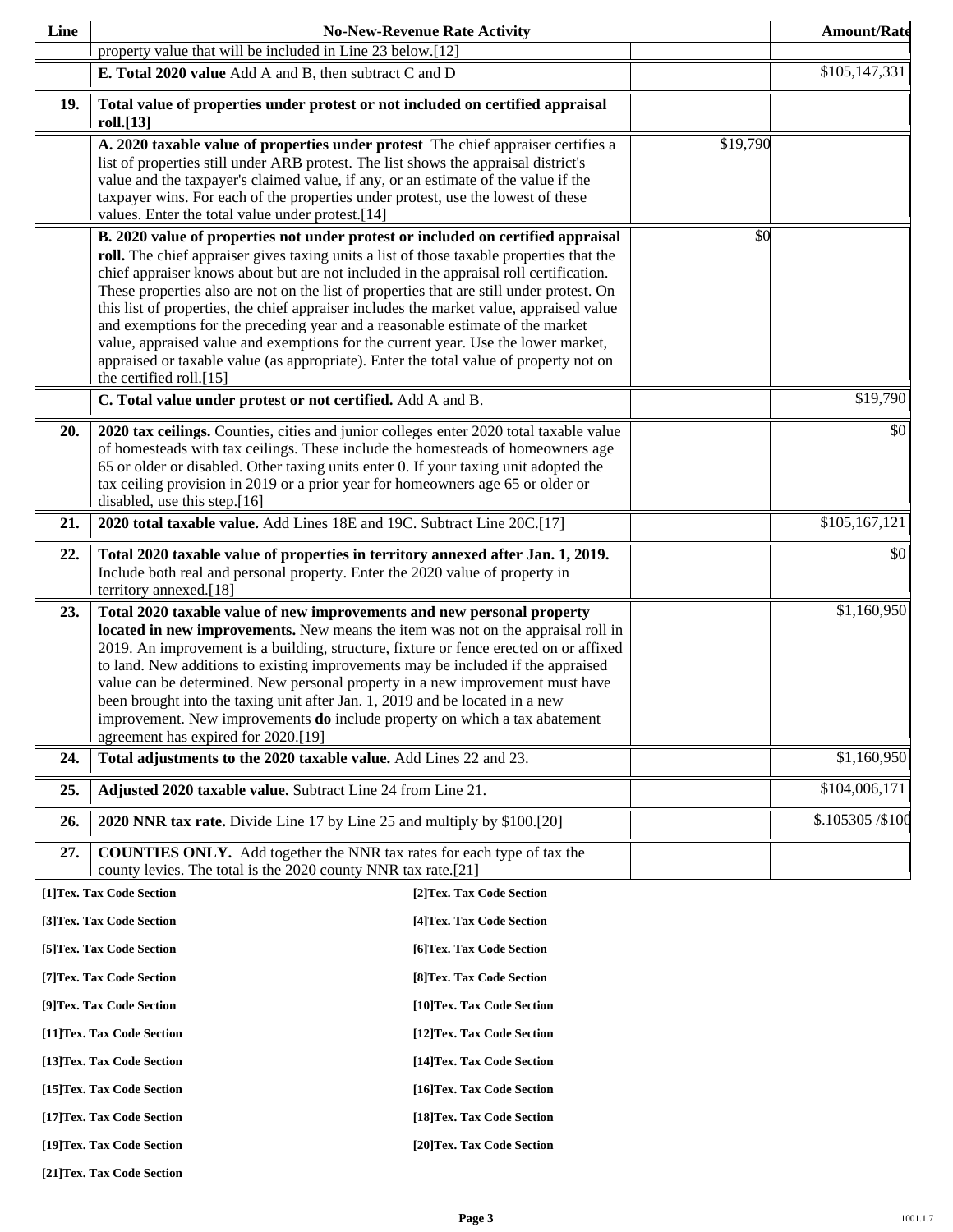# STEP 2: Voter-Approval Tax Rate

The voter-approval tax rate is the highest tax rate that a taxing unit may adopt without holding an election to seek voter approval of the rate. The voter-approval tax rate is split into two separate rates:

1. **Maintenance and Operations (M&O) Tax Rate:** The M&O portion is the tax rate that is needed to raise the same amount of taxes that the taxing unit levied in the prior year plus the applicable percentage allowed by law. This rate accounts for such things as salaries, utilities and day-to-day operations.

2. **Debt Rate:** The debt rate includes the debt service necessary to pay the taxing unit's debt payments in the coming year. This rate accounts for principal and interest on bonds and other debt secured by property tax revenue.

The voter-approval tax rate for a county is the sum of the voter-approval tax rates calculated for each type of tax the county levies. In most cases the voter-approval tax rate exceeds the no-new-revenue tax rate, but occasionally decreases in a taxing unit's debt service will cause the NNR tax rate to be higher than the voter-approval tax rate.

| Line | <b>Voter Approval Tax Rate Activity</b>                                                                                                                                                                                                                                                                                                                                                                                                                                                                                                                                                                                                                                        |                | <b>Amount/Rate</b> |
|------|--------------------------------------------------------------------------------------------------------------------------------------------------------------------------------------------------------------------------------------------------------------------------------------------------------------------------------------------------------------------------------------------------------------------------------------------------------------------------------------------------------------------------------------------------------------------------------------------------------------------------------------------------------------------------------|----------------|--------------------|
| 28.  | 2019 M&O tax rate. Enter the 2019 M&O tax rate.                                                                                                                                                                                                                                                                                                                                                                                                                                                                                                                                                                                                                                |                | \$.100000          |
| 29.  | 2019 taxable value, adjusted for actual and potential court-ordered<br>adjustments. Enter the amount in Line 8 of the No-New-Revenue Tax Rate<br>Worksheet.                                                                                                                                                                                                                                                                                                                                                                                                                                                                                                                    |                | 109,556,093        |
| 30.  | Total 2019 M&O levy. Multiply Line 28 by Line 29 and divide by 100.                                                                                                                                                                                                                                                                                                                                                                                                                                                                                                                                                                                                            |                | 109,556            |
| 31.  | Adjusted 2019 levy for calculating NNR M&O rate.                                                                                                                                                                                                                                                                                                                                                                                                                                                                                                                                                                                                                               |                |                    |
|      | A. 2019 sales tax specifically to reduce property taxes. For cities, counties and<br>hospital districts, enter the amount of additional sales tax collected and spent on<br>M&O expenses in 2019, if any. Other taxing units, enter 0. Counties must exclude<br>any amount that was spent for economic development grants from the amount of<br>sales tax spent.                                                                                                                                                                                                                                                                                                               | $\Omega$       |                    |
|      | B. M&O taxes refunded for years preceding tax year 2019. Enter the amount of<br>M&O taxes refunded in the preceding year for taxes before that year. Types of<br>refunds include court decisions, Tax Code Section 25.25(b) and (c) corrections and<br>Tax Code Section 31.11 payment errors. Do not include refunds for tax year 2019.<br>This line applies only to tax years preceding tax year 2019.                                                                                                                                                                                                                                                                        | 31             |                    |
|      | C. 2019 taxes in TIF: Enter the amount of taxes paid into the tax increment fund<br>for a reinvestment zone as agreed by the taxing unit. If the taxing unit has no 2020<br>captured appraised value in Line 18D, enter 0.                                                                                                                                                                                                                                                                                                                                                                                                                                                     | 0              |                    |
|      | D. 2019 transferred function: If discontinuing all of a department, function or<br>activity and transferring it to another taxing unit by written contract, enter the<br>amount spent by the taxing unit discontinuing the function in the 12 months<br>preceding the month of this calculation. If the taxing unit did not operate this<br>function for this 12-month period, use the amount spent in the last full fiscal year in<br>which the taxing unit operated the function. The taxing unit discontinuing the<br>function will subtract this amount in E below. The taxing unit receiving the function<br>will add this amount in E below. Other taxing units enter 0. | $\left($       |                    |
|      | E. 2019 M&O levy adjustments. Add A and B, then subtract C. For taxing unit<br>with D, subtract if discontinuing function and add if receiving function                                                                                                                                                                                                                                                                                                                                                                                                                                                                                                                        | 31             |                    |
|      | F. Add Line 30 to 31E.                                                                                                                                                                                                                                                                                                                                                                                                                                                                                                                                                                                                                                                         |                | 109,587            |
| 32.  | Adjusted 2020 taxable value. Enter the amount in Line 25 of the No-New-<br>Revenue Tax Rate Worksheet.                                                                                                                                                                                                                                                                                                                                                                                                                                                                                                                                                                         |                | 104,006,171        |
| 33.  | 2020 NNR M&O rate (unadjusted) Divide Line 31F by Line 32 and multiply by<br>\$100.                                                                                                                                                                                                                                                                                                                                                                                                                                                                                                                                                                                            |                | 0.105365           |
| 34.  | Rate adjustment for state criminal justice mandate.[23]                                                                                                                                                                                                                                                                                                                                                                                                                                                                                                                                                                                                                        |                |                    |
|      | A. 2020 state criminal justice mandate. Enter the amount spent by a county in the<br>previous 12 months providing for the maintenance and operation cost of keeping<br>inmates in county-paid facilities after they have been sentenced. Do not include any<br>state reimbursement received by the county for the same purpose.                                                                                                                                                                                                                                                                                                                                                | $\Omega$       |                    |
|      | <b>B. 2019 state criminal justice mandate</b> Enter the amount spent by a county in the<br>12 months prior to the previous 12 months providing for the maintenance and<br>operation cost of keeping inmates in county-paid facilities after they have been<br>sentenced. Do not include any state reimbursement received by the county for the<br>same purpose. Enter zero if this is the first time the mandate applies                                                                                                                                                                                                                                                       | $\overline{0}$ |                    |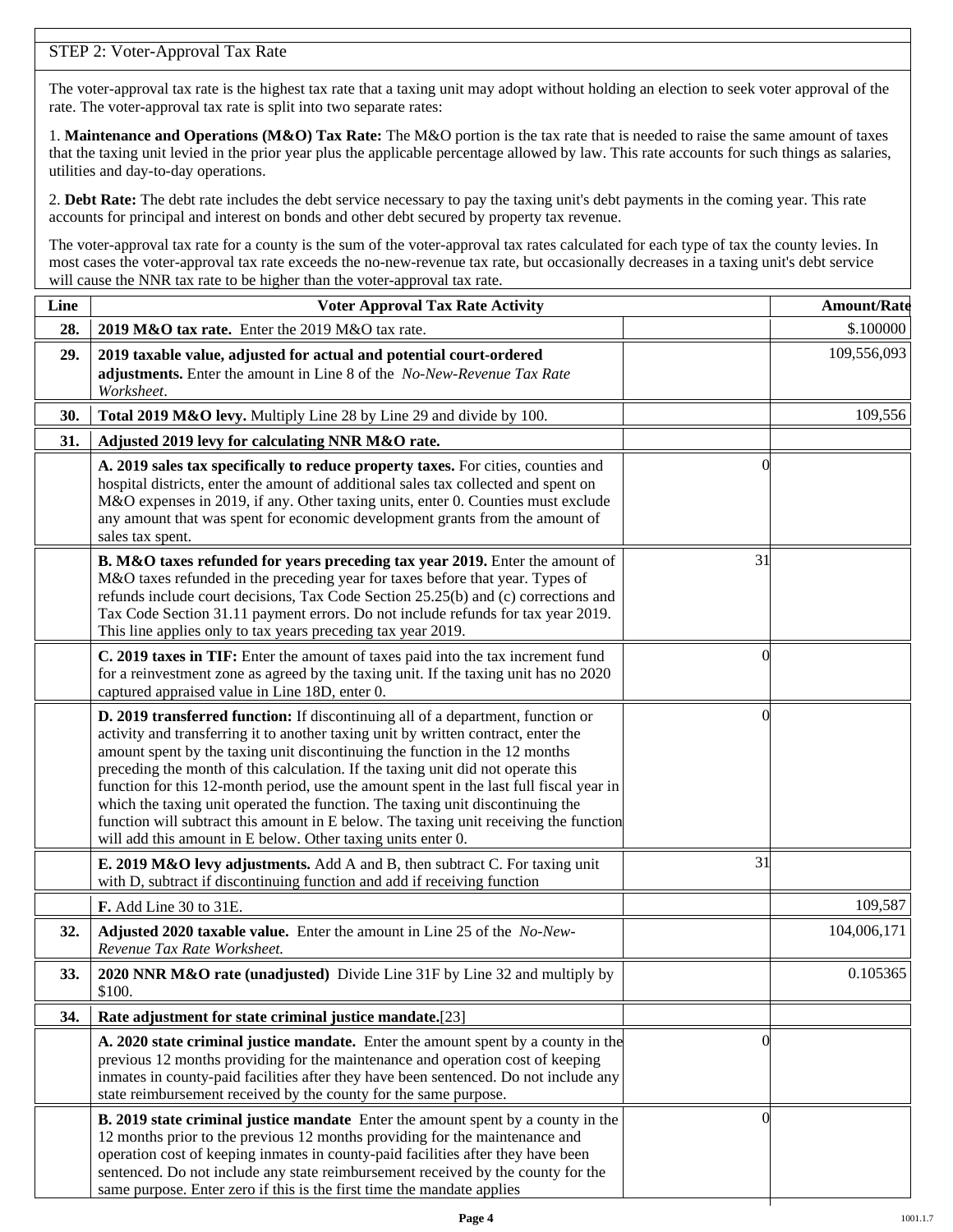| Line | <b>Voter Approval Tax Rate Activity</b>                                                                                                                                                                                                                                                                                                                                                                                                                                                                                                                                                                                                                                                                                                                                                                                                                                                                                                                                                                                                                                      |          | <b>Amount/Rate</b> |
|------|------------------------------------------------------------------------------------------------------------------------------------------------------------------------------------------------------------------------------------------------------------------------------------------------------------------------------------------------------------------------------------------------------------------------------------------------------------------------------------------------------------------------------------------------------------------------------------------------------------------------------------------------------------------------------------------------------------------------------------------------------------------------------------------------------------------------------------------------------------------------------------------------------------------------------------------------------------------------------------------------------------------------------------------------------------------------------|----------|--------------------|
|      | C. Subtract B from A and divide by Line 32 and multiply by \$100                                                                                                                                                                                                                                                                                                                                                                                                                                                                                                                                                                                                                                                                                                                                                                                                                                                                                                                                                                                                             | 0.000000 |                    |
|      | <b>D.</b> Enter the rate calculated in C. If not applicable, enter 0.                                                                                                                                                                                                                                                                                                                                                                                                                                                                                                                                                                                                                                                                                                                                                                                                                                                                                                                                                                                                        |          | 0.000000           |
| 35.  | Rate adjustment for indigent health care expenditures[24]                                                                                                                                                                                                                                                                                                                                                                                                                                                                                                                                                                                                                                                                                                                                                                                                                                                                                                                                                                                                                    |          |                    |
|      | A. 2020 indigent health care expenditures Enter the amount paid by a taxing unit<br>providing for the maintenance and operation cost of providing indigent health care<br>for the period beginning on July 1, 2019 and ending on June 30, 2020, less any state<br>assistance received for the same purpose                                                                                                                                                                                                                                                                                                                                                                                                                                                                                                                                                                                                                                                                                                                                                                   | ſ        |                    |
|      | B. 2019 indigent health care expenditures Enter the amount paid by a taxing unit<br>providing for the maintenance and operation cost of providing indigent health care<br>for the period beginning on July 1, 2018 and ending on June 30, 2019, less any state<br>assistance received for the same purpose                                                                                                                                                                                                                                                                                                                                                                                                                                                                                                                                                                                                                                                                                                                                                                   | 0        |                    |
|      | C. Subtract B from A and divide by Line 32 and multiply by \$100                                                                                                                                                                                                                                                                                                                                                                                                                                                                                                                                                                                                                                                                                                                                                                                                                                                                                                                                                                                                             | 0.000000 |                    |
|      | <b>D.</b> Enter the rate calculated in C. If not applicable, enter 0.                                                                                                                                                                                                                                                                                                                                                                                                                                                                                                                                                                                                                                                                                                                                                                                                                                                                                                                                                                                                        |          | 0.000000           |
| 36.  | Rate adjustment for county indigent defense compensation.[25]                                                                                                                                                                                                                                                                                                                                                                                                                                                                                                                                                                                                                                                                                                                                                                                                                                                                                                                                                                                                                |          |                    |
|      | A. 2020 indigent defense compensation expenditures. Enter the amount paid by<br>a county to provide appointed counsel for indigent individuals for the period<br>beginning on July 1, 2019 and ending on June 30, 2020, less any state grants<br>received by the county for the same purpose                                                                                                                                                                                                                                                                                                                                                                                                                                                                                                                                                                                                                                                                                                                                                                                 | 0        |                    |
|      | B. 2019 indigent defense compensation expenditures. Enter the amount paid by a<br>county to provide appointed counsel for indigent individuals for the period<br>beginning on July 1, 2018 and ending on June 30, 2019, less any state grants<br>received by the county for the same purpose                                                                                                                                                                                                                                                                                                                                                                                                                                                                                                                                                                                                                                                                                                                                                                                 | 0        |                    |
|      | C. Subtract B from A and divide by Line 32 and multiply by \$100                                                                                                                                                                                                                                                                                                                                                                                                                                                                                                                                                                                                                                                                                                                                                                                                                                                                                                                                                                                                             | 0.000000 |                    |
|      | <b>D.</b> Multiply B by 0.05 and divide by Line 32 and multiply by \$100.                                                                                                                                                                                                                                                                                                                                                                                                                                                                                                                                                                                                                                                                                                                                                                                                                                                                                                                                                                                                    | 0.000000 |                    |
|      | <b>E.</b> Enter the lessor of C and D. If not applicable, enter 0.                                                                                                                                                                                                                                                                                                                                                                                                                                                                                                                                                                                                                                                                                                                                                                                                                                                                                                                                                                                                           |          | 0.000000           |
| 37.  | Rate adjustment for county hospital expenditures.                                                                                                                                                                                                                                                                                                                                                                                                                                                                                                                                                                                                                                                                                                                                                                                                                                                                                                                                                                                                                            |          |                    |
|      | A. 2020 eligible county hospital expenditures Enter the amount paid by the<br>county or municipality to maintain and operate an eligible county hospital for the<br>period beginning on July 1, 2019 and ending on June 30, 2020                                                                                                                                                                                                                                                                                                                                                                                                                                                                                                                                                                                                                                                                                                                                                                                                                                             | 0        |                    |
|      | <b>B. 2019 eligible county hospital expenditures</b> Enter the amount paid by the county<br>or municipality to maintain and operate an eligible county hospital for the period<br>beginning on July 1, 2018 and ending on June 30, 2019                                                                                                                                                                                                                                                                                                                                                                                                                                                                                                                                                                                                                                                                                                                                                                                                                                      | $\Omega$ |                    |
|      | C. Subtract B from A and divide by Line 32 and multiply by \$100                                                                                                                                                                                                                                                                                                                                                                                                                                                                                                                                                                                                                                                                                                                                                                                                                                                                                                                                                                                                             | 0.000000 |                    |
|      | <b>D.</b> Multiply B by 0.08 and divide by Line 32 and multiply by \$100                                                                                                                                                                                                                                                                                                                                                                                                                                                                                                                                                                                                                                                                                                                                                                                                                                                                                                                                                                                                     | 0.000000 |                    |
|      | <b>E.</b> Enter the lessor of C and D, if applicable. If not applicable, enter 0.                                                                                                                                                                                                                                                                                                                                                                                                                                                                                                                                                                                                                                                                                                                                                                                                                                                                                                                                                                                            |          | 0.000000           |
| 38.  | Adjusted 2020 NNR M&O rate. Add Lines 33, 34D, 35D, 36E, and 37E.                                                                                                                                                                                                                                                                                                                                                                                                                                                                                                                                                                                                                                                                                                                                                                                                                                                                                                                                                                                                            |          | 0.105365           |
| 39.  | 2020 voter-approval M&O rate. Enter the rate as calculated by the appropriate<br>scenario below.<br>Special Taxing Unit If the taxing unit qualifies as a special taxing unit, multiply<br>Line 38 by 1.08<br>-or-<br>Other Taxing Unit If the taxing unit does not qualify as a special taxing unit,<br>multiply Line 38 by 1.035.<br>-or-<br><b>Taxing unit affected by disaster declaration</b> If the taxing unit is located in an area<br>declared as disater area, the governing body may direct the person calculating the<br>voter-approval rate to calculate in the manner provided for a special taxing unit.<br>The taxing unit shall continue to calculate the voter-approval rate in this manner<br>until the earlier of 1) the second year in which total taxable value on the certified<br>appraisal roll exceeds the total taxable value of the tax year in which the disaster<br>occurred, and 2) the third tax year after the tax year in which the disaster occurred.<br>If the taxing unit qualifies under this scenario, multiply Line 38 by 1.08. [27] |          | 0.113794           |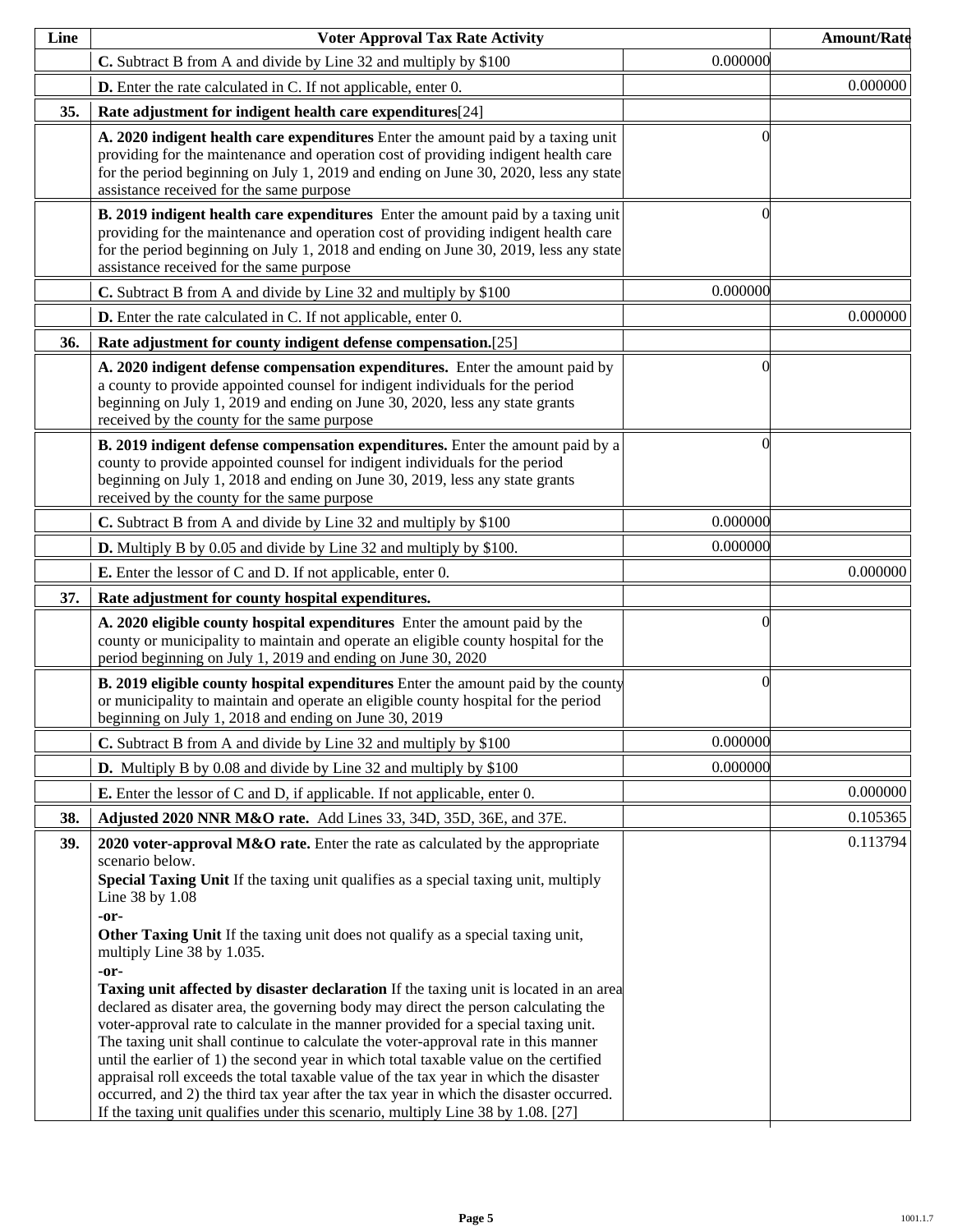| Line | <b>Voter Approval Tax Rate Activity</b>                                                                                                                                                                                                                                                                                                                                               |                | <b>Amount/Rate</b> |
|------|---------------------------------------------------------------------------------------------------------------------------------------------------------------------------------------------------------------------------------------------------------------------------------------------------------------------------------------------------------------------------------------|----------------|--------------------|
| 40.  | Total 2020 debt to be paid with property taxes and additional sales tax<br>revenue. Debt means the interest and principal that will be paid on debts that:<br>(1) are paid by property taxes,<br>(2) are secured by property taxes,<br>(3) are scheduled for payment over a period longer than one year, and<br>$(4)$ are not classified in the taxing unit's budget as M&O expenses. |                |                    |
|      | A. Debt also includes contractual payments to other taxing units that have incurred<br>debts on behalf of this taxing unit, if those debts meet the four conditions above.<br>Include only amounts that will be paid from property tax revenue. Do not include<br>appraisal district budget payments.<br>Enter debt amount                                                            | 0              |                    |
|      | B. Subtract unencumbered fund amount used to reduce total debt.                                                                                                                                                                                                                                                                                                                       | $\overline{0}$ |                    |
|      | C. Subtract certified amount spent from sales tax to reduce debt(enter zero if<br>none)                                                                                                                                                                                                                                                                                               |                |                    |
|      | D. Subtract amount paid from other resources                                                                                                                                                                                                                                                                                                                                          | $\theta$       |                    |
|      | E. Adjusted debt Subtract B, C and D from A                                                                                                                                                                                                                                                                                                                                           |                | $\boldsymbol{0}$   |
| 41.  | Certified 2019 excess debt collections Enter the amount certified by the collector.                                                                                                                                                                                                                                                                                                   |                | $\boldsymbol{0}$   |
| 42.  | Adjusted 2020 debt Subtract Line 41 from Line 40E                                                                                                                                                                                                                                                                                                                                     |                | $\boldsymbol{0}$   |
| 43.  | 2020 anticipated collection rate.                                                                                                                                                                                                                                                                                                                                                     |                |                    |
|      | A. Enter the 2020 anticipated collection rate certified by the collector                                                                                                                                                                                                                                                                                                              | 100.00         |                    |
|      | <b>B.</b> Enter the 2019 actual collection rate                                                                                                                                                                                                                                                                                                                                       | 0.89           |                    |
|      | C. Enter the 2018 actual collection rate                                                                                                                                                                                                                                                                                                                                              | 0.93           |                    |
|      | <b>D.</b> Enter the 2017 actual collection rate                                                                                                                                                                                                                                                                                                                                       | 0.89           |                    |
|      | E. If the anticipated collection rate in A is lower than actual collection rates in B, C<br>and D, enter the lowest collection rate from B, C and D. If the anticipated rate in A<br>is higher than at least one of the rates in the prior three years, enter the rate from A.<br>Note that the rate can be greater than 100%.                                                        |                | 100.00             |
| 44.  | 2020 debt adjusted for collections. Divide Line 42 by Line 43E.                                                                                                                                                                                                                                                                                                                       |                | $\Omega$           |
| 45.  | 2020 total taxable value. Enter the amount on Line 21 of the No-New-Revenue<br>Tax Rate Worksheet.                                                                                                                                                                                                                                                                                    |                | 105,167,121        |
| 46.  | 2020 debt rate Divide Line 44 by Line 45 and multiply by \$100.                                                                                                                                                                                                                                                                                                                       |                | 0.000000           |
| 47.  | 2020 voter-approval tax rate. Add Line 39 and 46.                                                                                                                                                                                                                                                                                                                                     |                |                    |
| 48.  | <b>COUNTIES ONLY.</b> Add together the voter-approval tax rate for each type of tax<br>the county livies. The total is the 2020 county voter-approval tax rate.                                                                                                                                                                                                                       |                |                    |
|      | STEP 3 NNR Tax Rate and Voter-Approval Tax Rate Adjustments for Additional Sales tAx to Reduce Property Taxes                                                                                                                                                                                                                                                                         |                |                    |

Cities, counties and hospital districts may levy a sales tax specifically to reduce property taxes. Local voters by election must approve imposing or abolishing the additional sales tax. If approved, the taxing unit must reduce its NNR and voter-approval tax rates to offset the expected sales tax revenue.

This section should only be completed by a county, city or hospital district that is required to adjust its NNR tax rate and/or voterapproval tax rate because it adopted the additional sales tax.

| <b>Additional Sales and Use Tax Worksheet</b>                                                                                                                                                                                                                                                                                                                                                                                                                                                | <b>Amount/Rate</b>                                                  |
|----------------------------------------------------------------------------------------------------------------------------------------------------------------------------------------------------------------------------------------------------------------------------------------------------------------------------------------------------------------------------------------------------------------------------------------------------------------------------------------------|---------------------------------------------------------------------|
| Taxable sales. For taxing units that adopted the sales tax in November 2019 or May<br>2020, enter the Comptroller's estimate of taxable sales for the previous four<br>quarters [32]. Estimates of taxable sales may be obtained through the Comptroller's<br>Allocation Historical Summary webpage. Taxing units that adopted the sales tax<br>before November 2019, skip this line.                                                                                                        | $\Omega$                                                            |
| <b>Estimated sales tax revenue.</b> Counties exclude any amount that is or will be spent<br>for economic development grants from the amount of estimated sales tax<br>revenue. $[33]$<br>Taxing units that adopted the sales tax in November 2019 or in May 2020.<br>Multiply the amount on Line 49 by the sales tax rate (.01, .005 or .0025, as<br>applicable) and multiply the result by $.95$ [34] -or-<br>Taxing units that adopted the sales tax before November 2019. Enter the sales | OI.                                                                 |
|                                                                                                                                                                                                                                                                                                                                                                                                                                                                                              | tax revenue for the previous four quarters. Do not multiply by .95. |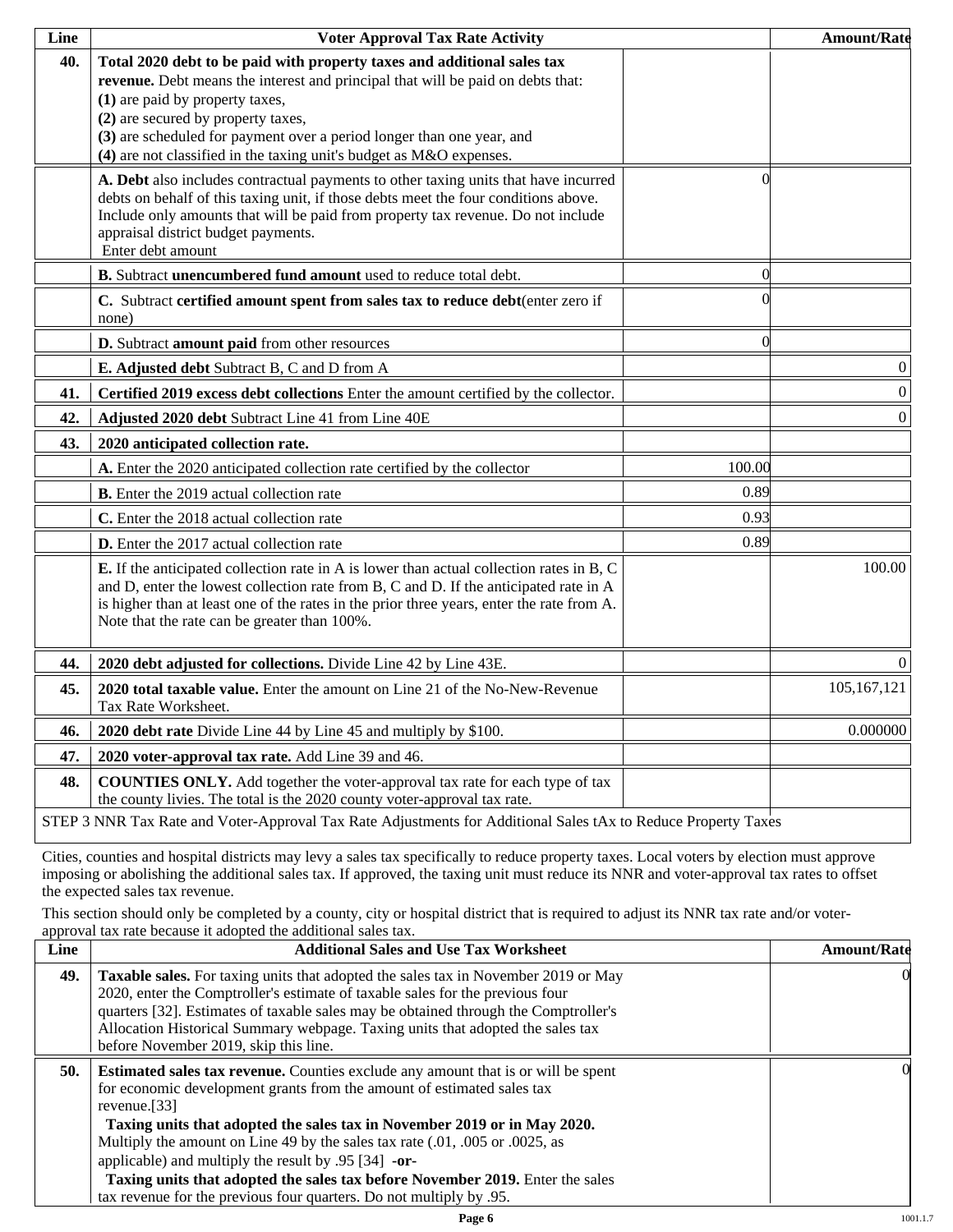| Line | <b>Additional Sales and Use Tax Worksheet</b>                                                                                                                                                                                             | <b>Amount/Rate</b> |
|------|-------------------------------------------------------------------------------------------------------------------------------------------------------------------------------------------------------------------------------------------|--------------------|
| 51.  | <b>2020 total taxable value.</b> Enter the amount from Line 21 of the <i>No-New-Revenue</i><br>Tax Rate Worksheet                                                                                                                         | 105, 167, 121      |
| 52.  | Sales tax adjustment rate. Divide Line 50 by Line 51 and multiply by \$100.                                                                                                                                                               | 0.000000           |
| 53.  | 2020 NNR tax rate, unadjusted for sales tax[35]. Enter the rate from Line 26 or<br>27, as applicable, on the No-New-Revenue Tax Rate Worksheet.                                                                                           | \$.105305          |
| 54.  | 2020 NNR tax rate, adjusted for sales tax.<br>Taxing units that adopted the sales tax in November 2019 or in May 2020.<br>Subtract Line 52 from Line 53. Skip to Line 55 if you adopted the additional sales<br>tax before November 2019. | \$.105305          |
| 55.  | 2020 voter-approval tax rate, unadjusted for sales tax. [36] Enter the rate from<br>Line 47 or Line 48 as applicable, of the Voter-Approval Tax Rate<br>Worksheet                                                                         | 0.113794           |
| 56.  | 2020 voter-approval tax rate, adjusted for sales tax.<br>Subtract Line 52 from Line 55.<br>[38]Tex. Tax Code Section<br>[37]Tex. Tax Code Section                                                                                         | 0.113794           |

### STEP 4: Additional Rollback Protection for Pollution Control

A taxing unit may raise its rate for M&O funds used to pay for a facility, device or method for the control of air, water or land pollution. This includes any land, structure, building, installation, excavation, machinery, equipment or device that is used, constructed, acquired or installed wholly or partly to meet or exceed pollution control requirements. The taxing unit's expenses are those necessary to meet the requirements of a permit issued by the Texas Commission on Environmental Quality (TCEQ). The taxing unit must provide the tax assessor with a copy of the TCEQ letter of determination that states the portion of the cost of the installation for pollution control.

This section should only be completed by a taxing unit that uses M&O Funds to pay for a facility, device or method for the control of air, water or land pollution.

This section should only by completed by a taxing unit that uses M&O funds to pay for a facility, device or method for the control of air, water or land pollution.

| Line | <b>Activity</b>                                                                                                                                                                                                                                    | <b>Amount/Rate</b>      |
|------|----------------------------------------------------------------------------------------------------------------------------------------------------------------------------------------------------------------------------------------------------|-------------------------|
| 57.  | Certified expenses from the Texas Commission on Environmental Quality (TCEQ). Enter the amount<br>certified in the determination letter from TCEQ [37]. The taxing unit shall provide its tax assessor-collector<br>with a copy of the letter.[38] | $\vert \$\text{0}\vert$ |
| 58.  | <b>2020 total taxable value.</b> Enter the amount from Line 21 of the No-New-Revenue Tax Rate Worksheet.                                                                                                                                           | \$105,167,121           |
| 59.  | <b>Additional rate for pollution control.</b> Divide Line 57 by Line 58 and multiply by \$100.                                                                                                                                                     | 0.000000                |
| 60.  | 2020 voter-approval tax rate, adjusted for pollution control. Add Line 59 to one of the following lines<br>(as applicable): Line 47, Line 48 (counties) or Line 56 (taxing units with the additional sales tax).                                   | 0.113794                |

**[37]Tex. Tax Code Section [38]Tex. Tax Code Section**